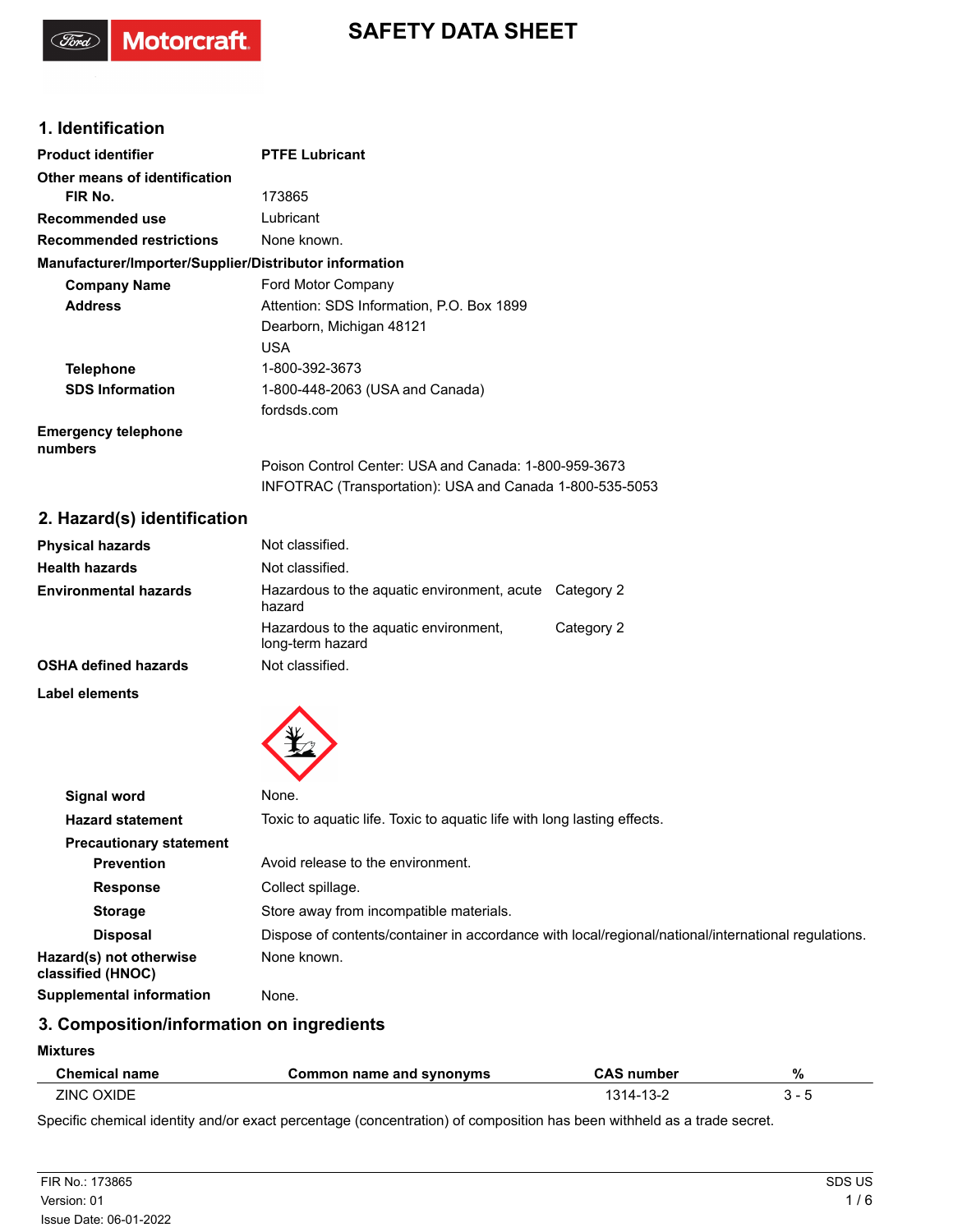| 4. First-aid measures                                                        |                                                                                                                                                                           |
|------------------------------------------------------------------------------|---------------------------------------------------------------------------------------------------------------------------------------------------------------------------|
| Inhalation                                                                   | Move to fresh air. Call a physician if symptoms develop or persist.                                                                                                       |
| <b>Skin contact</b>                                                          | Wash off with soap and water. Get medical attention if irritation develops and persists.                                                                                  |
| Eye contact                                                                  | Rinse with water. Get medical attention if irritation develops and persists.                                                                                              |
| Ingestion                                                                    | Rinse mouth. Do not induce vomiting without advice from poison control center. If vomiting occurs,<br>keep head low so that stomach content doesn't get into the lungs.   |
| <b>Most important</b><br>symptoms/effects, acute and<br>delayed              | Direct contact with eyes may cause temporary irritation.                                                                                                                  |
| Indication of immediate<br>medical attention and special<br>treatment needed | Treat symptomatically.                                                                                                                                                    |
| <b>General information</b>                                                   | Ensure that medical personnel are aware of the material(s) involved, and take precautions to<br>protect themselves.                                                       |
| 5. Fire-fighting measures                                                    |                                                                                                                                                                           |
| Suitable extinguishing media                                                 | Foam. Dry chemicals. Carbon dioxide (CO2).                                                                                                                                |
| Unsuitable extinguishing<br>media                                            | Do not use water jet as an extinguisher, as this will spread the fire.                                                                                                    |
| Specific hazards arising from<br>the chemical                                | During fire, gases hazardous to health may be formed. Upon decomposition, this product emits<br>carbon monoxide, carbon dioxide and/or low molecular weight hydrocarbons. |
| Special protective equipment<br>and precautions for firefighters             | Self-contained breathing apparatus and full protective clothing must be worn in case of fire.                                                                             |
| <b>Fire fighting</b><br>equipment/instructions                               | Cool containers exposed to heat with water spray and remove container, if no risk is involved.                                                                            |
| <b>Specific methods</b>                                                      | Use standard firefighting procedures and consider the hazards of other involved materials.                                                                                |

General fire hazards **Will burn if involved in a fire. No unusual fire or explosion hazards noted.** 

#### **6. Accidental release measures**

| Personal precautions,<br>protective equipment and<br>emergency procedures | Avoid contact with eyes, skin, and clothing. Avoid breathing mist or vapor. Keep people away from<br>and upwind of spill/leak. Keep unnecessary personnel away. Ensure adequate ventilation. Local<br>authorities should be advised if significant spillages cannot be contained. Wear appropriate<br>protective equipment and clothing during clean-up. For personal protection, see section 8 of the<br>SDS. |
|---------------------------------------------------------------------------|----------------------------------------------------------------------------------------------------------------------------------------------------------------------------------------------------------------------------------------------------------------------------------------------------------------------------------------------------------------------------------------------------------------|
| <b>Methods and materials for</b><br>containment and cleaning up           | The product is immiscible with water and will sediment in water systems. Prevent product from<br>entering drains. Stop the flow of material, if this is without risk. Following product recovery, flush<br>area with water. For waste disposal, see section 13 of the SDS.                                                                                                                                     |
| <b>Environmental precautions</b>                                          | Avoid release to the environment. Inform appropriate managerial or supervisory personnel of all<br>environmental releases. Prevent further leakage or spillage if safe to do so. Avoid discharge into<br>drains, water courses or onto the ground.                                                                                                                                                             |
| 7. Handling and storage                                                   |                                                                                                                                                                                                                                                                                                                                                                                                                |
| <b>Precautions for safe handling</b>                                      | Avoid contact with eyes, skin, and clothing. Avoid breathing mist or vapor. Avoid prolonged<br>exposure. Use only in well-ventilated areas. Avoid release to the environment. Observe good<br>industrial hygiene practices. Wear appropriate personal protective equipment. For personal<br>protection, see Section 8 of the SDS.                                                                              |

Keep away from heat and sources of ignition. Store in tightly closed container. Store away from incompatible materials (see Section 10 of the SDS). **Conditions for safe storage, including any incompatibilities**

#### **8. Exposure controls/personal protection**

#### **Occupational exposure limits**

The following constituents are the only constituents of the product which have a PEL, TLV or other recommended exposure limit. At this time, the other constituents have no known exposure limits.

#### **US. OSHA Table Z-1 Limits for Air Contaminants (29 CFR 1910.1000)**

| <b>Components</b>             | Type       | <b>Value</b>      | <b>Form</b>          |
|-------------------------------|------------|-------------------|----------------------|
| ZINC OXIDE (CAS<br>1314-13-2) | <b>PEL</b> | $5 \text{ mg/m}$  | Fume.                |
|                               |            | $5 \text{ mg/m}$  | Respirable fraction. |
|                               |            | $15 \text{ mg/m}$ | Total dust.          |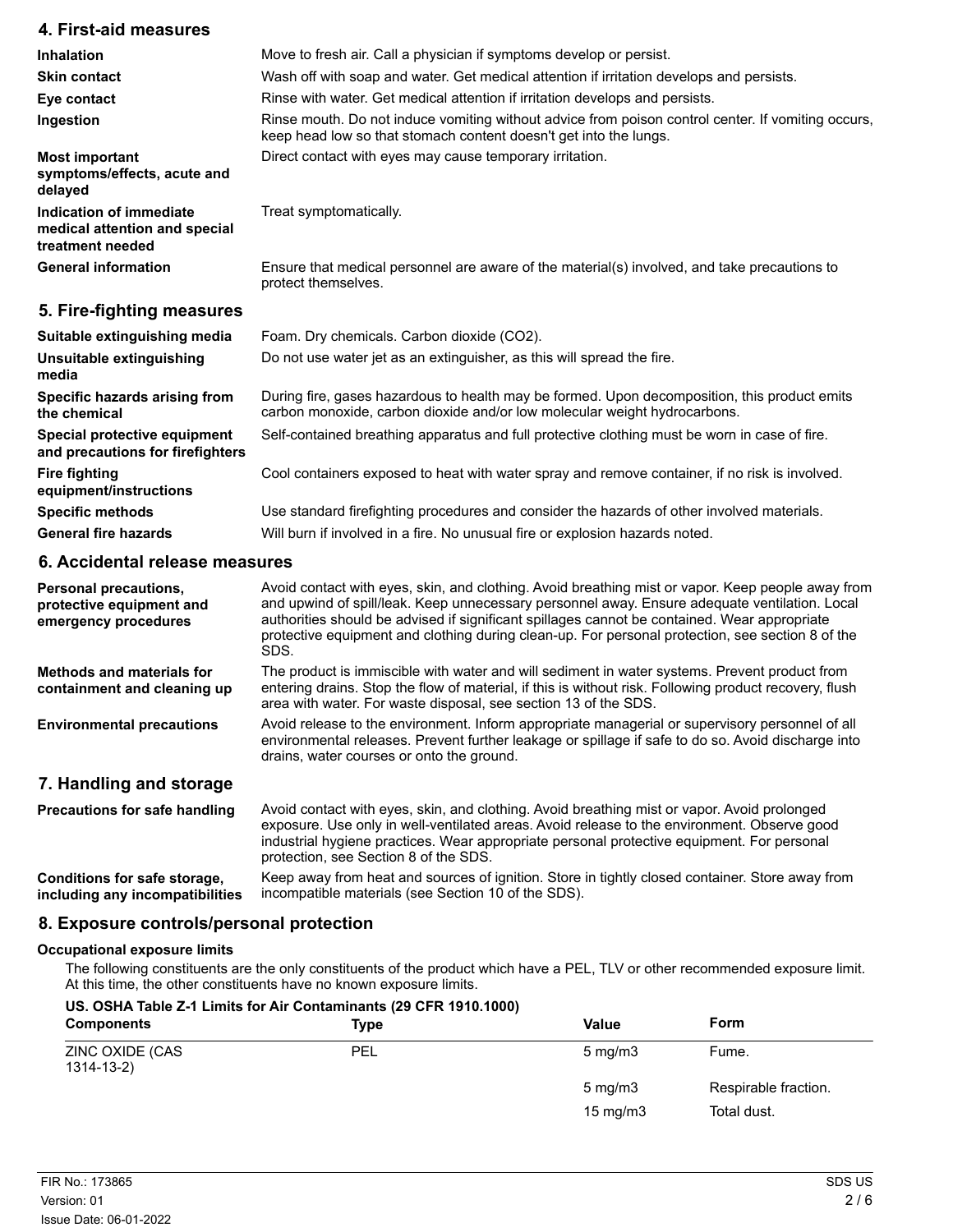| <b>US. ACGIH Threshold Limit Values</b>     |                                                                                                                                                                                                                                                                                                                                                          |                  |                      |
|---------------------------------------------|----------------------------------------------------------------------------------------------------------------------------------------------------------------------------------------------------------------------------------------------------------------------------------------------------------------------------------------------------------|------------------|----------------------|
| <b>Components</b>                           | <b>Type</b>                                                                                                                                                                                                                                                                                                                                              | <b>Value</b>     | Form                 |
| ZINC OXIDE (CAS<br>$1314 - 13 - 2$          | <b>STEL</b>                                                                                                                                                                                                                                                                                                                                              | 10 mg/m3         | Respirable fraction. |
|                                             | <b>TWA</b>                                                                                                                                                                                                                                                                                                                                               | $2$ mg/m $3$     | Respirable fraction. |
| US. NIOSH: Pocket Guide to Chemical Hazards |                                                                                                                                                                                                                                                                                                                                                          |                  |                      |
| <b>Components</b>                           | <b>Type</b>                                                                                                                                                                                                                                                                                                                                              | <b>Value</b>     | Form                 |
| ZINC OXIDE (CAS<br>$1314 - 13 - 2)$         | Ceiling                                                                                                                                                                                                                                                                                                                                                  | 15 mg/m3         | Dust.                |
|                                             | <b>STEL</b>                                                                                                                                                                                                                                                                                                                                              | 10 mg/m3         | Fume.                |
|                                             | <b>TWA</b>                                                                                                                                                                                                                                                                                                                                               | $5$ mg/m $3$     | Dust.                |
|                                             |                                                                                                                                                                                                                                                                                                                                                          | $5 \text{ mg/m}$ | Fume.                |
| <b>Biological limit values</b>              | No biological exposure limits noted for the ingredient(s).                                                                                                                                                                                                                                                                                               |                  |                      |
| Appropriate engineering<br>controls         | Use adequate ventilation to control airborne concentrations below the exposure limits/guidelines. If<br>user operations generate a vapor, dust and/or mist, use process enclosure, appropriate local<br>exhaust ventilation, or other engineering controls to control airborne levels below the<br>recommended exposure limits/guidelines.               |                  |                      |
|                                             | Individual protection measures, such as personal protective equipment                                                                                                                                                                                                                                                                                    |                  |                      |
| Eye/face protection                         | Wear safety glasses with side shields (or goggles).                                                                                                                                                                                                                                                                                                      |                  |                      |
| <b>Skin protection</b>                      |                                                                                                                                                                                                                                                                                                                                                          |                  |                      |
| <b>Hand protection</b>                      | Suitable chemical protective gloves should be worn when the potential exists for skin exposure.<br>The choice of an appropriate glove does not only depend on its material but also on other quality<br>features and is different from one producer to the other. Nitrile, butyl rubber or neoprene gloves<br>are recommended.                           |                  |                      |
| <b>Other</b>                                | Wear appropriate chemical resistant clothing if applicable.                                                                                                                                                                                                                                                                                              |                  |                      |
| <b>Respiratory protection</b>               | If engineering controls do not maintain airborne concentrations to a level which is adequate to<br>protect worker health, an approved respirator must be worn. Respirator selection, use and<br>maintenance should be in accordance with the requirements of OSHA Respiratory Protection<br>Standard 29 CFR 1910.134 and/or Canadian Standard CSA Z94.4. |                  |                      |
| <b>Thermal hazards</b>                      | Wear appropriate thermal protective clothing, when necessary.                                                                                                                                                                                                                                                                                            |                  |                      |
| General hygiene<br>considerations           | Always observe good personal hygiene measures, such as washing after handling the material<br>and before eating, drinking, and/or smoking. Routinely wash work clothing and protective<br>equipment to remove contaminants.                                                                                                                              |                  |                      |

### **9. Physical and chemical properties**

| 9. Physical and chemical properties          |                                        |
|----------------------------------------------|----------------------------------------|
| <b>Appearance</b>                            |                                        |
| <b>Physical state</b>                        | Solid.                                 |
| Form                                         | Paste.                                 |
| Color                                        | Blue                                   |
| Odor                                         | <b>PETROLEUM</b>                       |
| <b>Odor threshold</b>                        | Not available.                         |
| рH                                           | Not available.                         |
| <b>Melting point/freezing point</b>          | Not available.                         |
| Initial boiling point and boiling<br>range   | > 95 °F (> 35 °C)                      |
| <b>Flash point</b>                           | 375.8 °F (191.0 °C) Cleveland Open Cup |
| <b>Evaporation rate</b>                      | Not available.                         |
| Flammability (solid, gas)                    | Not available.                         |
| Upper/lower flammability or explosive limits |                                        |
| Explosive limit - lower (%)                  | Not available.                         |
| Explosive limit - upper (%)                  | Not available.                         |
| Vapor pressure                               | Not available.                         |
| Vapor density                                | Not available.                         |
| <b>Relative density</b>                      | 1.02 (Water=1)                         |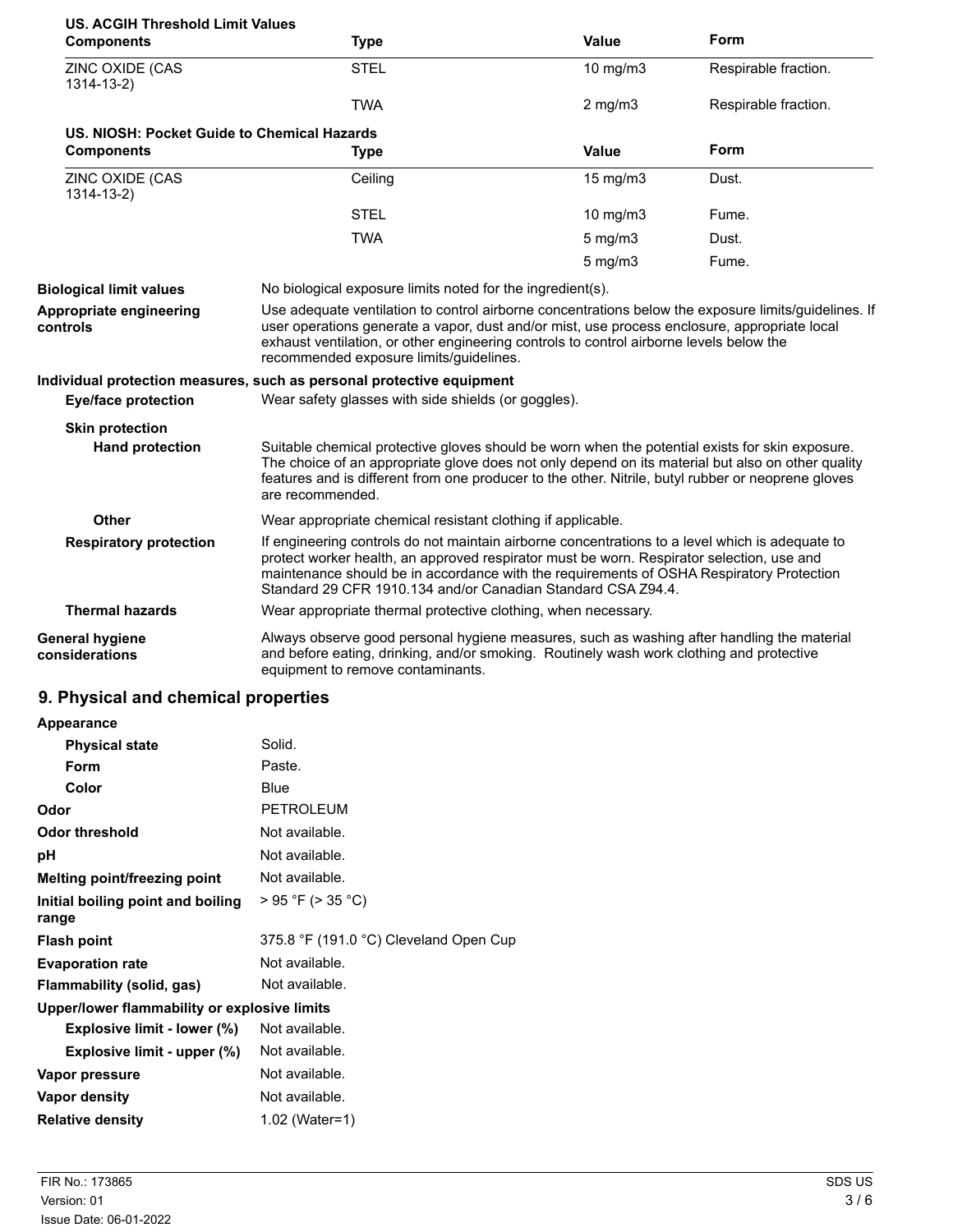| Solubility(ies)                                   |                |
|---------------------------------------------------|----------------|
| Solubility (water)                                | Negligible     |
| <b>Partition coefficient</b><br>(n-octanol/water) | Not available. |
| <b>Auto-ignition temperature</b>                  | Not available. |
| <b>Decomposition temperature</b>                  | Not available. |
| <b>Viscosity</b>                                  | $> 20.1$ cSt   |
| <b>Viscosity temperature</b>                      | 104 °F (40 °C) |

# **10. Stability and reactivity**

| <b>Reactivity</b>                            | The product is stable and non-reactive under normal conditions of use, storage and transport.                       |
|----------------------------------------------|---------------------------------------------------------------------------------------------------------------------|
| <b>Chemical stability</b>                    | Material is stable under normal conditions.                                                                         |
| <b>Possibility of hazardous</b><br>reactions | No dangerous reaction known under conditions of normal use.                                                         |
| <b>Conditions to avoid</b>                   | Contact with incompatible materials.                                                                                |
| Incompatible materials                       | Strong oxidizing agents. Alkali metals.                                                                             |
| <b>Hazardous decomposition</b><br>products   | Upon decomposition, this product emits carbon monoxide, carbon dioxide and/or low molecular<br>weight hydrocarbons. |

### **11. Toxicological information**

### **Information on likely routes of exposure**

| <b>Inhalation</b>                                                                  | Based on available data, the classification criteria are not met. Prolonged inhalation may be<br>harmful.                                            |
|------------------------------------------------------------------------------------|------------------------------------------------------------------------------------------------------------------------------------------------------|
| <b>Skin contact</b>                                                                | Based on available data, the classification criteria are not met. Prolonged skin contact may cause<br>temporary irritation.                          |
| Eye contact                                                                        | Based on available data, the classification criteria are not met. Direct contact with eyes may<br>cause temporary irritation.                        |
| Ingestion                                                                          | Based on available data, the classification criteria are not met. Ingestion may cause<br>gastrointestinal irritation, nausea, vomiting and diarrhea. |
| Symptoms related to the<br>physical, chemical and<br>toxicological characteristics | Direct contact with eyes may cause temporary irritation.                                                                                             |

### **Information on toxicological effects**

#### **Acute toxicity**

| <b>Components</b>                                | <b>Species</b>                                                                                                                                                                                                  | <b>Calculated/Test Results</b> |
|--------------------------------------------------|-----------------------------------------------------------------------------------------------------------------------------------------------------------------------------------------------------------------|--------------------------------|
| ZINC OXIDE (CAS 1314-13-2)                       |                                                                                                                                                                                                                 |                                |
| <b>Acute</b><br><b>Inhalation</b><br><b>LC50</b> | Mouse                                                                                                                                                                                                           | $> 5.7$ mg/l, 4 Hours          |
|                                                  |                                                                                                                                                                                                                 |                                |
| Oral<br>LD50                                     | Mouse<br>Rat                                                                                                                                                                                                    | 7950 mg/kg                     |
| <b>Other</b>                                     |                                                                                                                                                                                                                 | > 5 g/kg                       |
| LD50                                             | Rat                                                                                                                                                                                                             | $240$ mg/kg                    |
| <b>Skin corrosion/irritation</b>                 | Prolonged skin contact may cause temporary irritation.                                                                                                                                                          |                                |
| Serious eye damage/eye<br>irritation             | Direct contact with eyes may cause temporary irritation.                                                                                                                                                        |                                |
| Respiratory or skin sensitization                |                                                                                                                                                                                                                 |                                |
| <b>Respiratory sensitization</b>                 | Not a respiratory sensitizer.                                                                                                                                                                                   |                                |
| <b>Skin sensitization</b>                        | This product is not expected to cause skin sensitization.                                                                                                                                                       |                                |
| Germ cell mutagenicity                           | No data available to indicate product or any components present at greater than 0.1% are<br>mutagenic or genotoxic.                                                                                             |                                |
| Carcinogenicity                                  | Base oil severely refined: Not carcinogenic in animal studies. Representative material passes<br>IP-346, Modified Ames test, and/or other screening tests. Not classifiable as to carcinogenicity to<br>humans. |                                |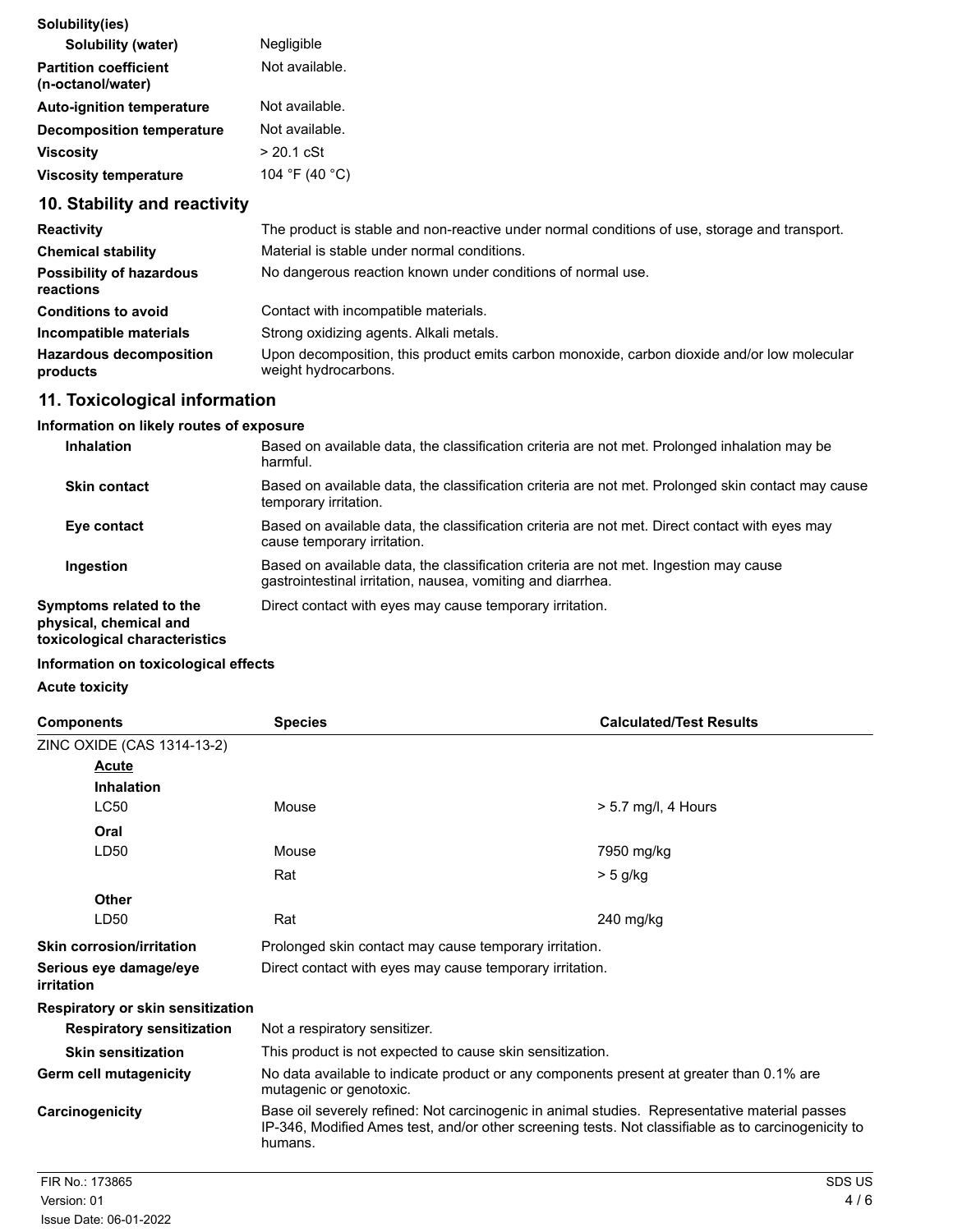| Not listed.                                           | <b>IARC Monographs. Overall Evaluation of Carcinogenicity</b>                |
|-------------------------------------------------------|------------------------------------------------------------------------------|
|                                                       | <b>OSHA Specifically Requiated Substances (29 CFR 1910.1001-1053)</b>        |
| Not listed.                                           |                                                                              |
| <b>Reproductive toxicity</b>                          | This product is not expected to cause reproductive or developmental effects. |
| Specific target organ toxicity -<br>single exposure   | Not classified.                                                              |
| Specific target organ toxicity -<br>repeated exposure | Not classified.                                                              |
| <b>Aspiration hazard</b>                              | Not an aspiration hazard.                                                    |
| <b>Chronic effects</b>                                | Prolonged inhalation may be harmful.                                         |
| 12. Ecological information                            |                                                                              |
| <b>Ecotoxicity</b>                                    | Toxic to aquatic life with long lasting effects.                             |
| <b>Ecotoxicity</b>                                    |                                                                              |

| <b>Components</b>                | <b>Species</b>     |  | <b>Calculated/Test Results</b>                                                                                                                                                             |  |
|----------------------------------|--------------------|--|--------------------------------------------------------------------------------------------------------------------------------------------------------------------------------------------|--|
| ZINC OXIDE (CAS 1314-13-2)       |                    |  |                                                                                                                                                                                            |  |
| <b>Aquatic</b>                   |                    |  |                                                                                                                                                                                            |  |
| Fish                             | LC50               |  | Fathead minnow (Pimephales promelas) 2246 mg/l, 96 hours                                                                                                                                   |  |
| Persistence and degradability    |                    |  | No data is available on the degradability of any ingredients in the mixture.                                                                                                               |  |
| <b>Bioaccumulative potential</b> |                    |  |                                                                                                                                                                                            |  |
| Mobility in soil                 | No data available. |  |                                                                                                                                                                                            |  |
| Other adverse effects            |                    |  | No other adverse environmental effects (e.g. ozone depletion, photochemical ozone creation<br>potential, endocrine disruption, global warming potential) are expected from this component. |  |

### **13. Disposal considerations**

| <b>Disposal instructions</b>             | Collect and reclaim or dispose in sealed containers at licensed waste disposal site. Do not allow<br>this material to drain into sewers/water supplies. Do not contaminate ponds, waterways or ditches<br>with chemical or used container. Dispose of contents/container in accordance with<br>local/regional/national/international regulations. |
|------------------------------------------|---------------------------------------------------------------------------------------------------------------------------------------------------------------------------------------------------------------------------------------------------------------------------------------------------------------------------------------------------|
| Local disposal regulations               | Dispose in accordance with all applicable regulations.                                                                                                                                                                                                                                                                                            |
| Hazardous waste code                     | The waste code should be assigned in discussion between the user, the producer and the waste<br>disposal company.                                                                                                                                                                                                                                 |
| Waste from residues / unused<br>products | Dispose of in accordance with local regulations. Empty containers or liners may retain some<br>product residues. This material and its container must be disposed of in a safe manner (see:<br>Disposal instructions).                                                                                                                            |
| Contaminated packaging                   | Since emptied containers may retain product residue, follow label warnings even after container is<br>emptied. Empty containers should be taken to an approved waste handling site for recycling or<br>disposal.                                                                                                                                  |

# **14. Transport information**

**DOT**

Not regulated as dangerous goods.

#### **IATA**

Not regulated as dangerous goods.

#### **IMDG**

Not regulated as dangerous goods.

**Transport in bulk according to** Not applicable. **Annex II of MARPOL 73/78 and the IBC Code**

# **15. Regulatory information**

### **US federal regulations**

This product is not known to be a "Hazardous Chemical" as defined by the OSHA Hazard Communication Standard, 29 CFR 1910.1200.

# **Toxic Substances Control Act (TSCA)**

**TSCA Section 12(b) Export Notification (40 CFR 707, Subpt. D)**

Not regulated.